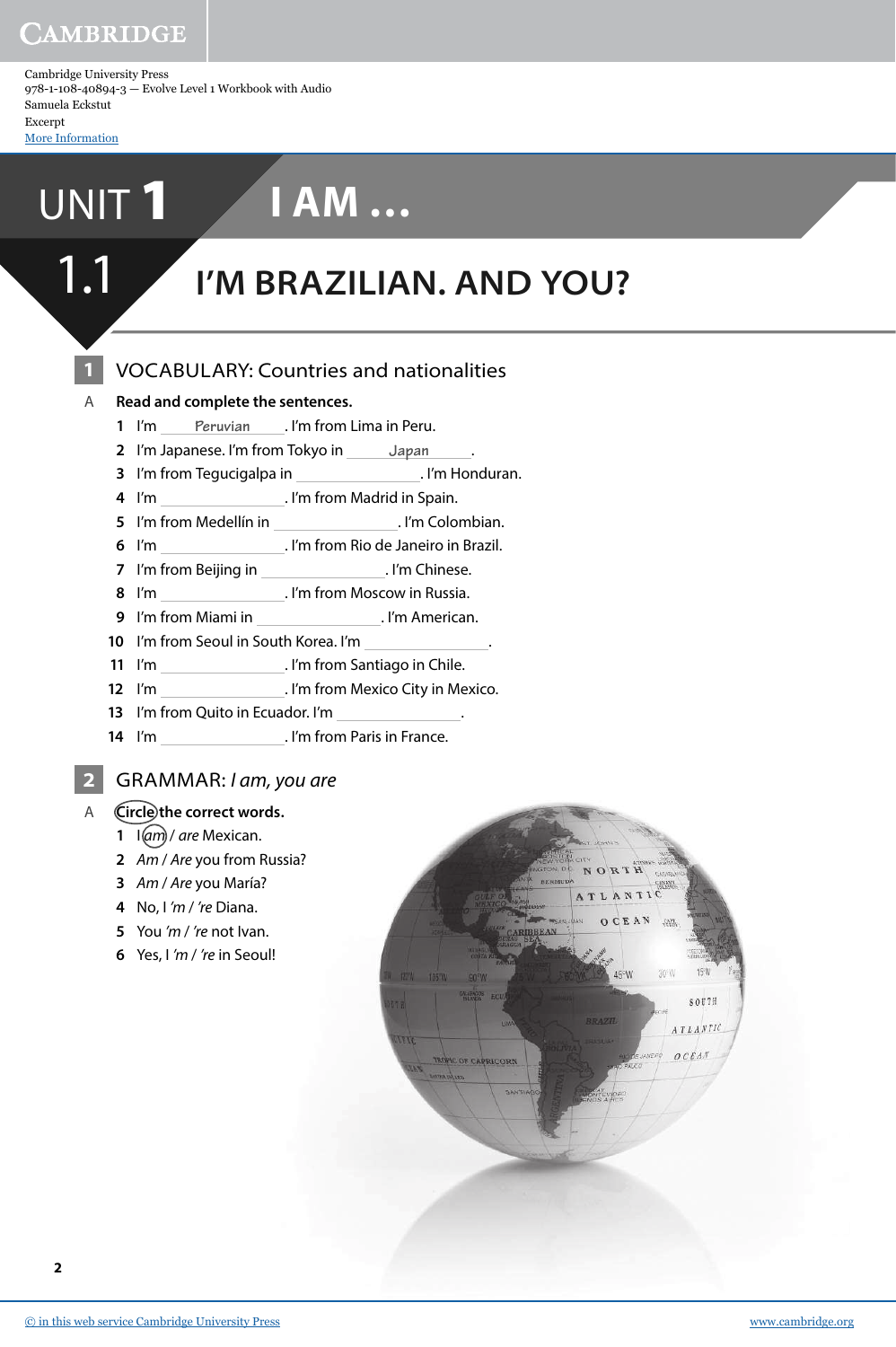Cambridge University Press 978-1-108-40894-3 — Evolve Level 1 Workbook with Audio Samuela Eckstut Excerpt [More Information](www.cambridge.org/9781108408943)

 B **Complete the conversation. Use the words in the box.** 'm are are you I am I'm I'm not you you're **Tony** <sup>1</sup> **Are you** Ana? **Ana** Yes, <sup>2</sup> . **Tony** Hi, <sup>3</sup> Tony. I'm from Lima. **Ana** Oh, <sup>4</sup> Peruvian. I<sup>5</sup> Brazilian. **Tony** <sup>6</sup> you from Rio? **Ana** No, <sup>7</sup> . I'm not from Rio or São Paulo. **Tony** Are <sup>8</sup> from Brasília? **Ana** Yes. **3** GRAMMAR AND VOCABULARY A **Write true sentences for you. 1** teacher **I'm not a teacher. 2** student **I'm a student. 3** Mexico City **4** American **5** Alex **6** Chile B **Think of three famous people. Write affirmative (+) and negative (–) sentences. Hi. I'm Michelle Obama. I'm American. I'm not from Washington, D.C. I'm from Chicago. Argentinian. Lionel Messi Michelle Obama Hi. I'm Lionel Messi. I'm not from Spain. I'm FIND IT**

**3**

THE THE TELEVISION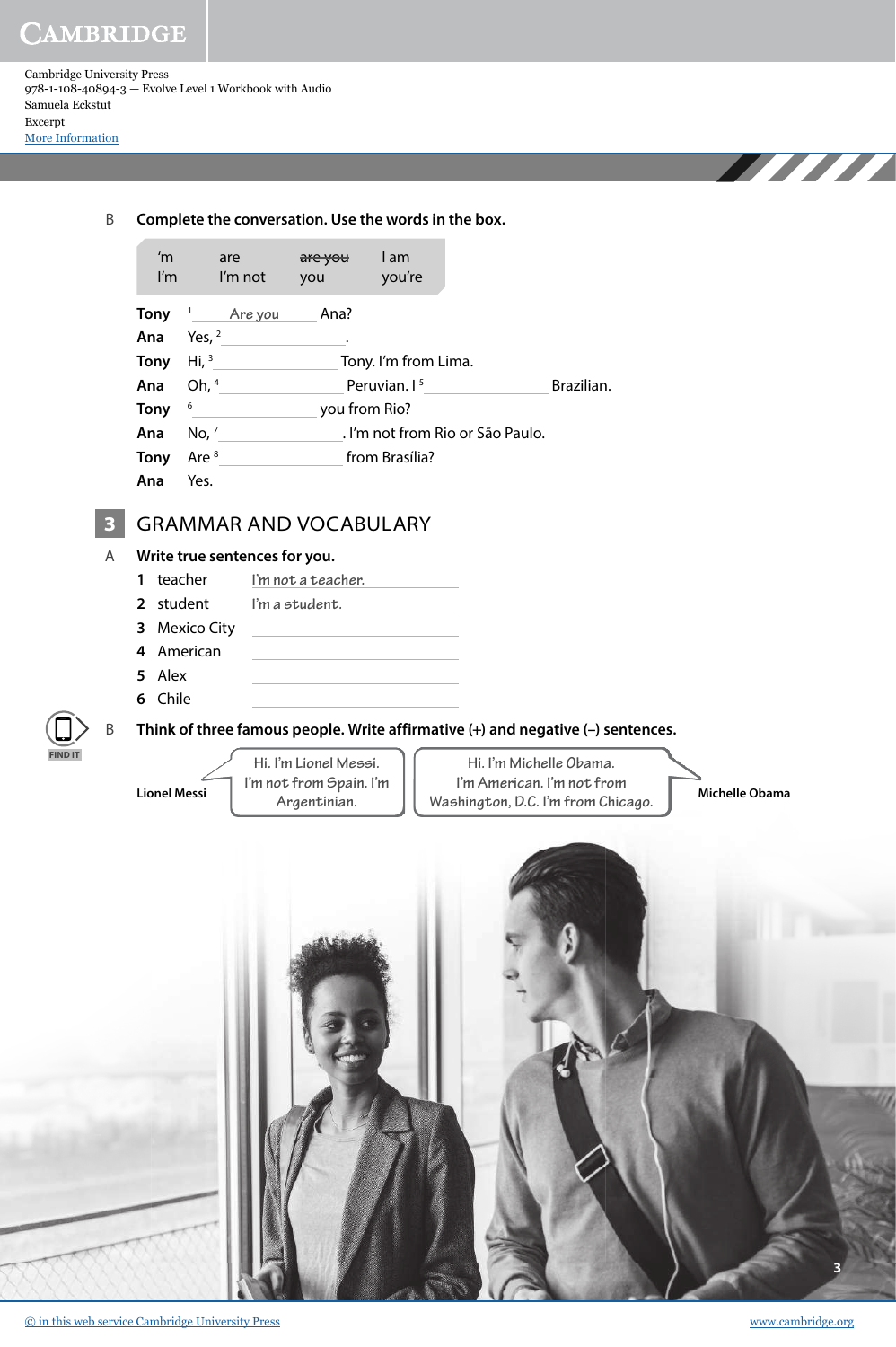Cambridge University Press 978-1-108-40894-3 — Evolve Level 1 Workbook with Audio Samuela Eckstut Excerpt [More Information](www.cambridge.org/9781108408943)



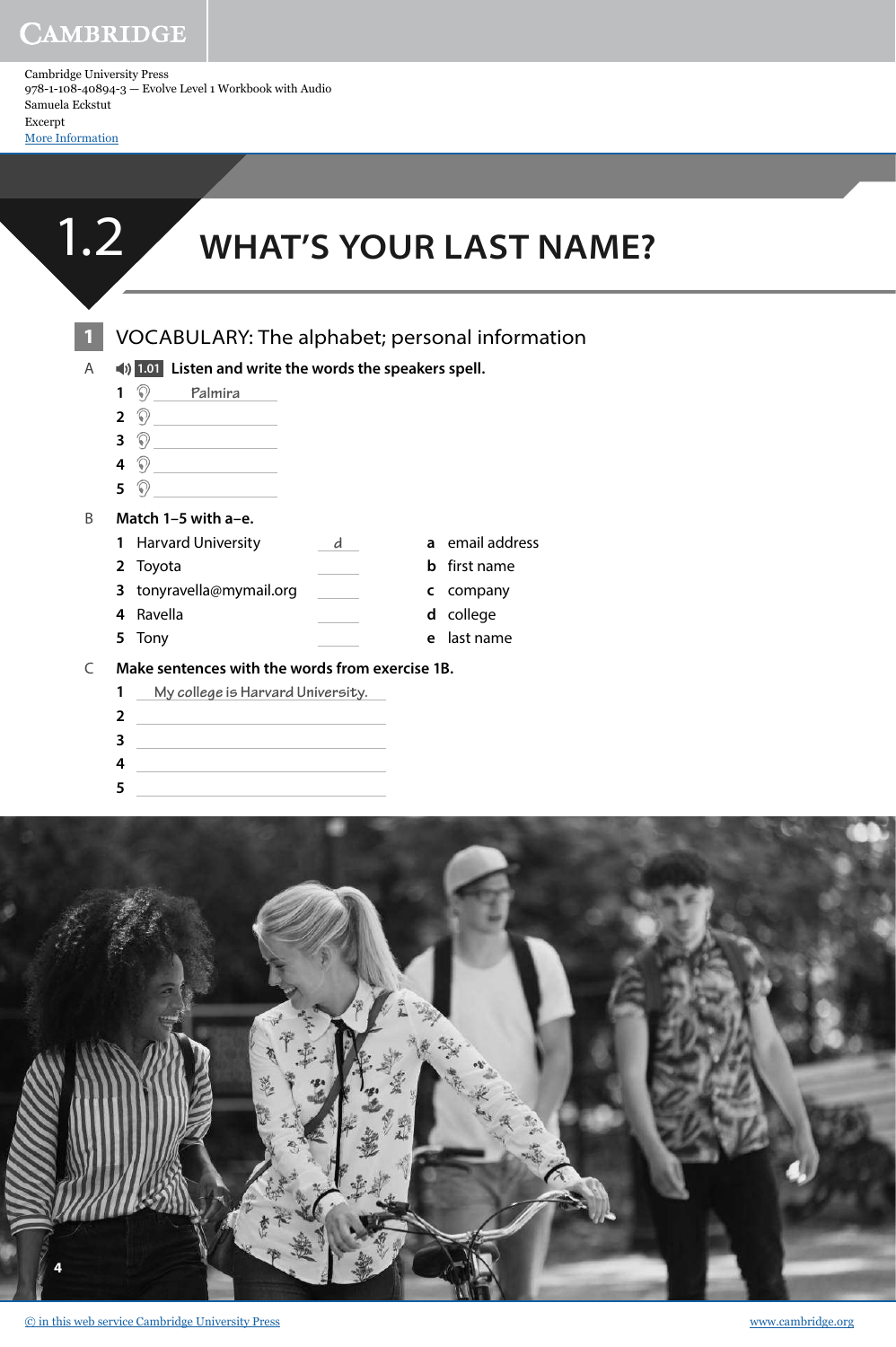Cambridge University Press 978-1-108-40894-3 — Evolve Level 1 Workbook with Audio Samuela Eckstut Excerpt [More Information](www.cambridge.org/9781108408943)



**2** GRAMMAR: What's . . . ? It's . . .

A **Read 1–6. Check (**✓**) Question or Answer.** 

|                                    | <b>Question Answer</b> |  |
|------------------------------------|------------------------|--|
| 1 What's your first name?          |                        |  |
| 2 It's Nippon College.             |                        |  |
| 3 What's the name of your company? |                        |  |
| 4 What's your last name?           |                        |  |
| 5 It's Higuera.                    |                        |  |
| 6 It's cccomputers@mymail.org.     |                        |  |
|                                    |                        |  |

#### B **Complete the questions and answers.**

**1** your first name? Mike. **2** your last name? Ramirez. **3** the name of your ? It's Nippon College.



### **3** GRAMMAR AND VOCABULARY

A **Find and correct three mistakes in the conversation.**

- **Anna** Hello. What your last name?
- **Mike** It's Lugo. L-U-G-O.
- **Anna** Uh-huh. What's your first name?

**Mike** It Mike.

- **Anna** And what's your email address?
- **Mike** Its mikelugo@mymail.org.

#### B **Answer the questions for you.**

- **1** What's your last name?
- **2** What's your first name?
- **3** What's your email address?

**THE REAL PROPERTY**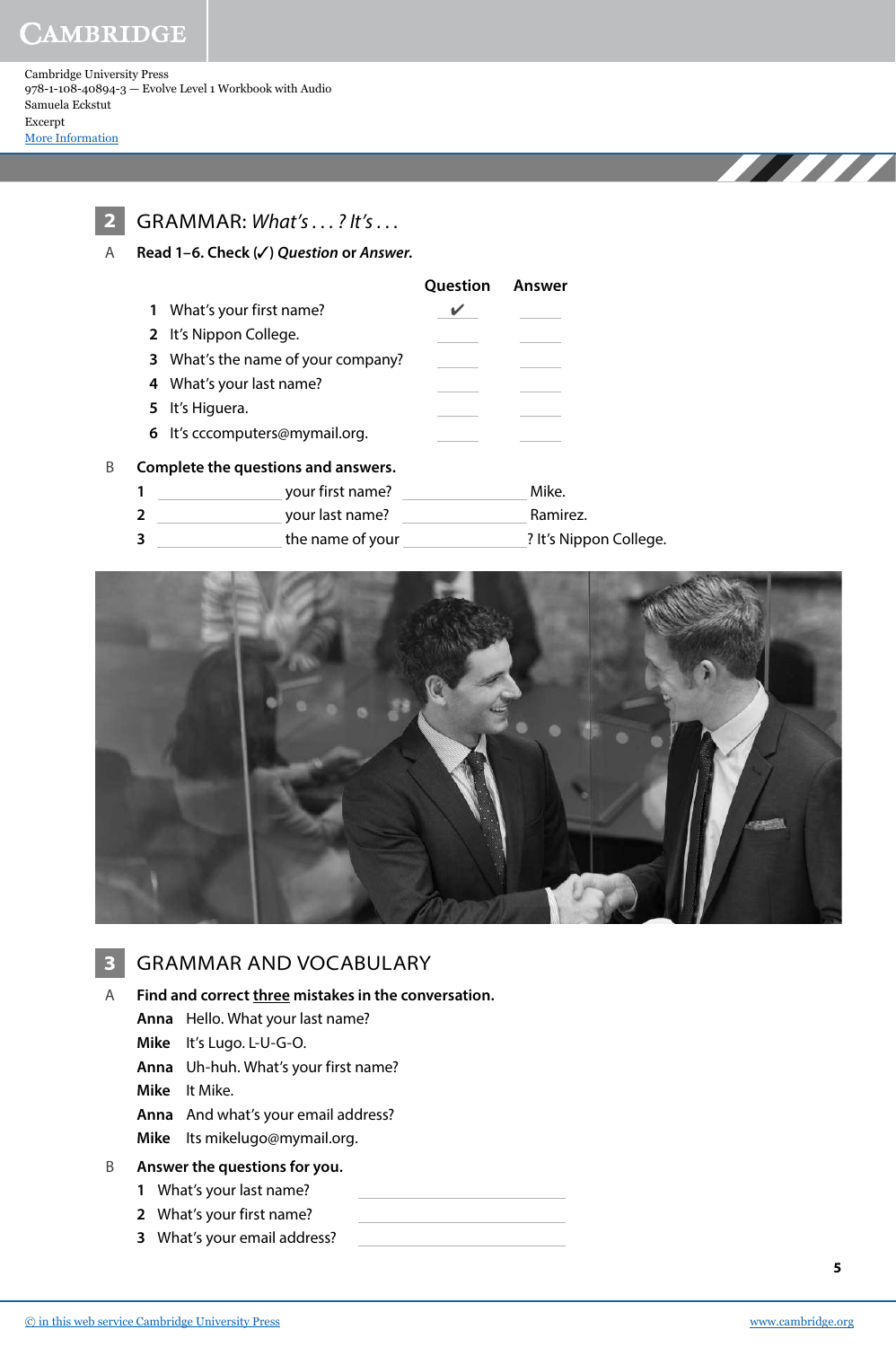Cambridge University Press 978-1-108-40894-3 — Evolve Level 1 Workbook with Audio Samuela Eckstut Excerpt [More Information](www.cambridge.org/9781108408943)



# **1.3** THIS IS THE KEY

**1** FUNCTIONAL LANGUAGE: Checking into a hotel

A **Complete the conversation. Use the words in the box.**

|   | sign | cell phone number lt's last nights room<br><b>Example 2018</b> This is a threatened what's |  |  |  |         |
|---|------|--------------------------------------------------------------------------------------------|--|--|--|---------|
|   |      | <b>Clerk</b> Hello. <sup>1</sup> Welcome to the Capital Hotel.                             |  |  |  |         |
|   |      | Anna Hello. I'm Anna. I'm here for two <sup>2</sup>                                        |  |  |  |         |
|   |      | Clerk What's your <sup>3</sup> <sub>1111</sub> mame, Anna?                                 |  |  |  |         |
|   |      | Anna It's Wang. W-A-N-G.                                                                   |  |  |  |         |
|   |      |                                                                                            |  |  |  | , Anna? |
|   |      | Anna It's (243) 555-1968.                                                                  |  |  |  |         |
|   |      |                                                                                            |  |  |  |         |
|   |      | Anna <sup>6</sup> __________________ wang99@mymail.org.                                    |  |  |  |         |
|   |      | <b>Clerk</b> Thank you. One moment. Please $7$ here.                                       |  |  |  |         |
|   |      | Anna OK.                                                                                   |  |  |  |         |
|   |      |                                                                                            |  |  |  |         |
|   |      | Anna Great. Thank you.                                                                     |  |  |  |         |
|   |      | Clerk You're welcome.                                                                      |  |  |  |         |
|   |      | REAL-WORLD STRATEGY: Checking spelling                                                     |  |  |  |         |
| A |      | Dan is at a hotel. The clerk asks about spelling. Write the questions.                     |  |  |  |         |
|   |      | 1 Dan I'm Dan Gonzales.                                                                    |  |  |  |         |

Ô

 $\Box$ 

 $\Box$ 

 $\Box$ 

 $\Box$ 

 $\Box$ 

 $\overline{A}$ 

**Clerk**

**Dan** G-O-N-Z-A-L-E-S.

**2 Dan** My email address is dgonza14@mail.org. **Clerk** 

**Dan** D-G-O-N-Z-A-14 at M-A-I-L dot O-R-G.

≣

屏屏

原属

元王

州月

77 用者

ſ

昌

貝

£

團

票

酉

**3 Dan** I'm from Martin Hotel Company. **Clerk** 

**Dan** M-A-R-T-I-N.

**6**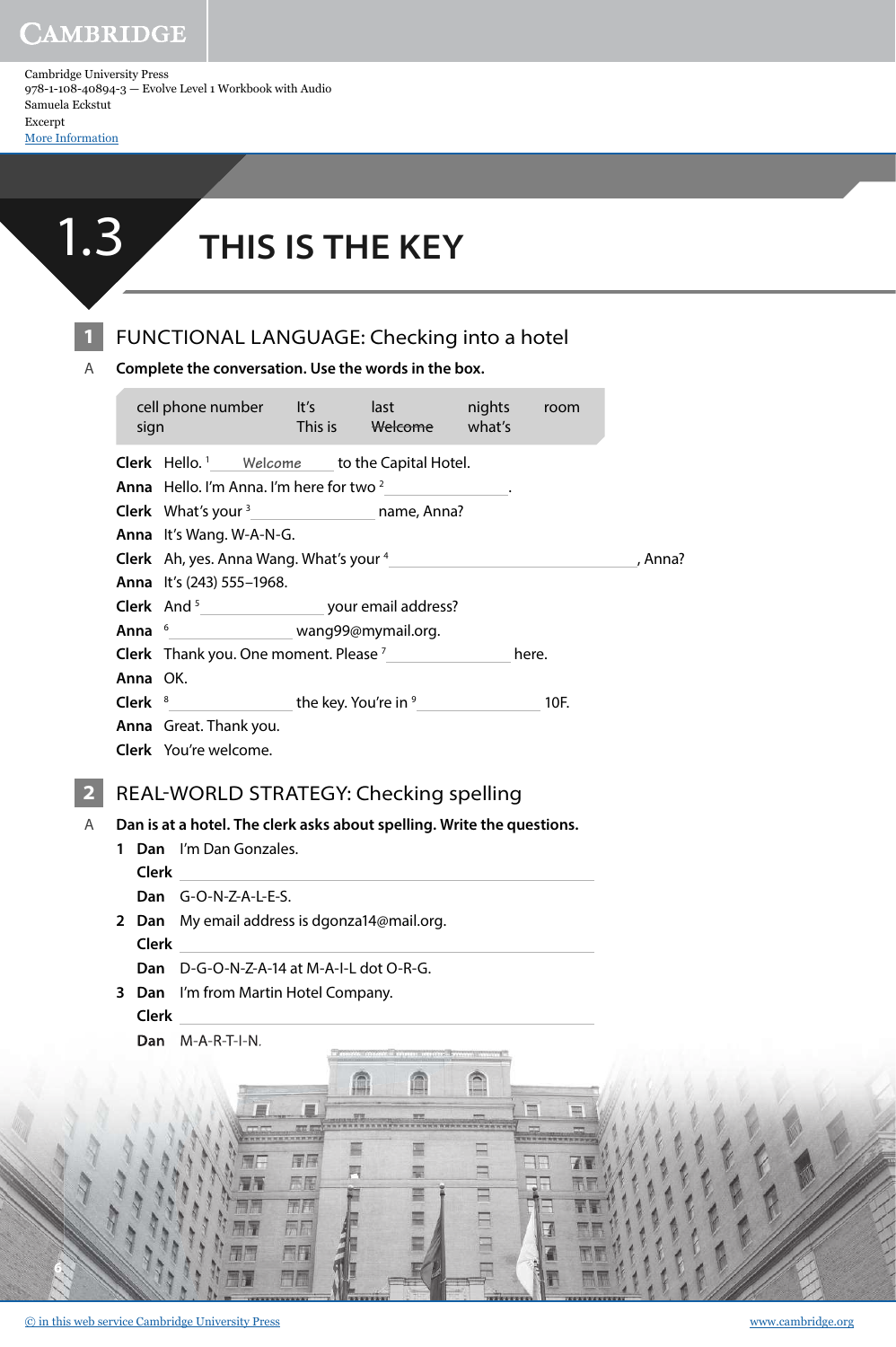Cambridge University Press 978-1-108-40894-3 — Evolve Level 1 Workbook with Audio Samuela Eckstut Excerpt [More Information](www.cambridge.org/9781108408943)



### **3** FUNCTIONAL LANGUAGE AND REAL-WORLD STRATEGY

#### A **Read the sentences. Who says each sentence? Check (**✓**) the correct column.**

|    |                                  | A hotel clerk | A hotel guest | A hotel clerk<br>OR a hotel guest |
|----|----------------------------------|---------------|---------------|-----------------------------------|
|    | Hello.                           |               |               | $\checkmark$                      |
|    | 2 Welcome to City Hotel.         |               |               |                                   |
| 3. | What's your name?                |               |               |                                   |
| 4  | How do you spell your last name? |               |               |                                   |
|    | 5 I'm here for one night.        |               |               |                                   |
| 6  | What's your cell phone number?   |               |               |                                   |
|    | 7 Here's the key.                |               |               |                                   |
| 8  | You're in room 316.              |               |               |                                   |
| 9  | Thank you.                       |               |               |                                   |
| 10 | You're welcome.                  |               |               |                                   |
| 11 | My name is Robert Dupont.        |               |               |                                   |

 B **Write a conversation between a hotel clerk and a hotel guest. Use the sentences in exercise 3A and the conversations on page 6 to help you. Add one question from the hotel clerk.**



THE TELEVISION NEWSFILM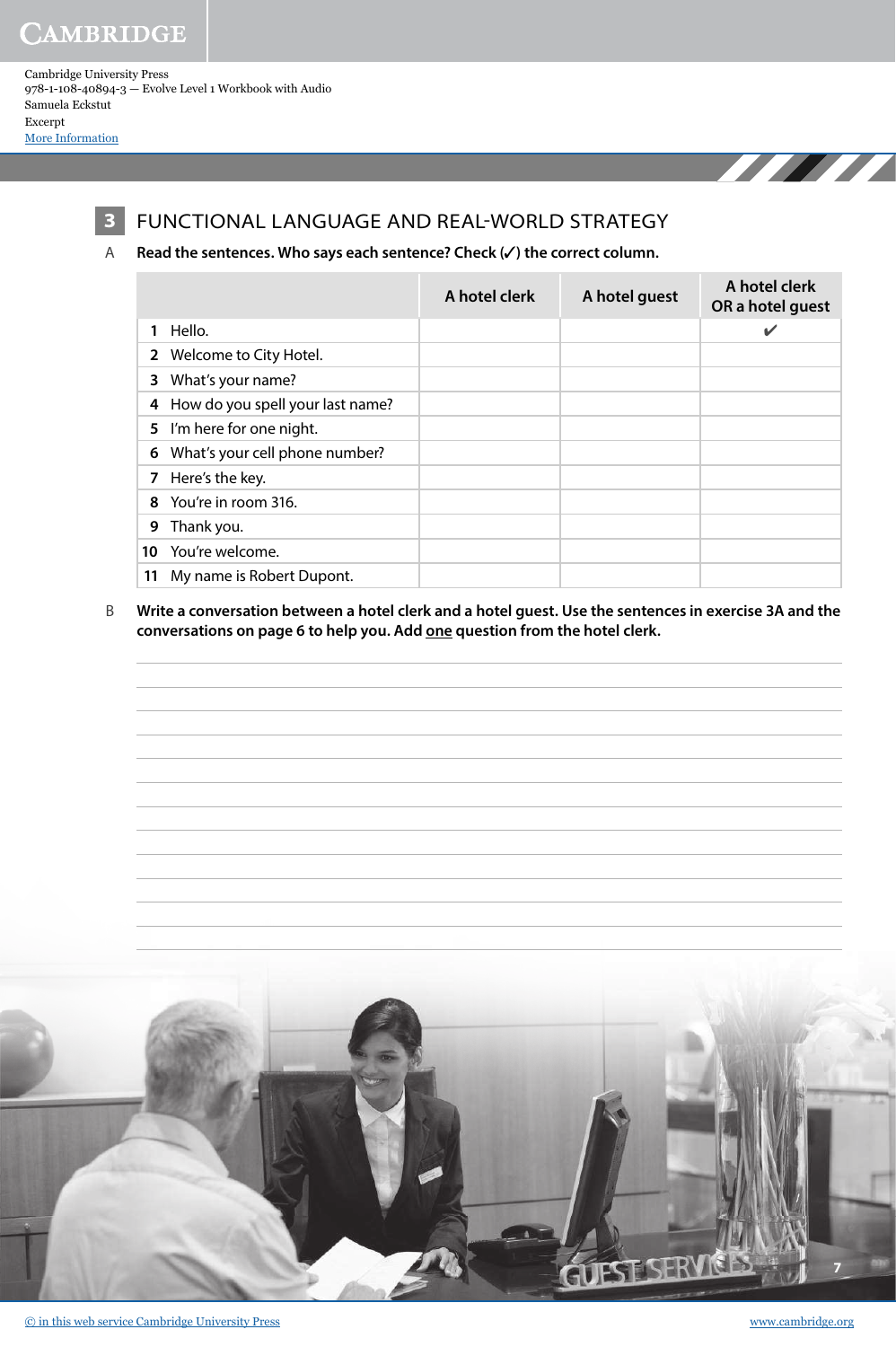Cambridge University Press 978-1-108-40894-3 — Evolve Level 1 Workbook with Audio Samuela Eckstut Excerpt [More Information](www.cambridge.org/9781108408943)



# 1.4 **MY PROFILE**

## **1** VOCABULARY: Jobs

A Look at the pictures and read the conversations. Circle an answer (*a* or *b*). Write the correct job in *b*.

.

.



- **1** Are you a salesperson? **a** Yes, I am.
	- **b** No, I'm not. I'm a



- **2** Are you an artist?
	- **a** Yes, I am.
	- **b** No, I'm not. I'm a

.

.



- **3** Are you a teacher?
	- **a** Yes, I am.
	- **b** No, I'm not. I'm a



- **4** Are you a hotel clerk? **a** Yes, I am.
	- **b** No, I'm not. I'm a



## **2** READING

A **READ FOR DETAILS Read the profile. Check (**✓**) the information in the profile.**

My name is David Pérez Delgado. David is my first name. Pérez and Delgado are my last names. In the United States my last name is Pérez. I'm a salesperson in Mexico. I'm from Mexico City. I'm an English student at a school in Texas. The name of the school is Texas International Language School. My teacher is from Austin, Texas. She is American.

- **1** nationality
- **2** last name
- **3** email address
- **4** job in Mexico
- **5** the name of the English school
- **6** the name of the English teacher